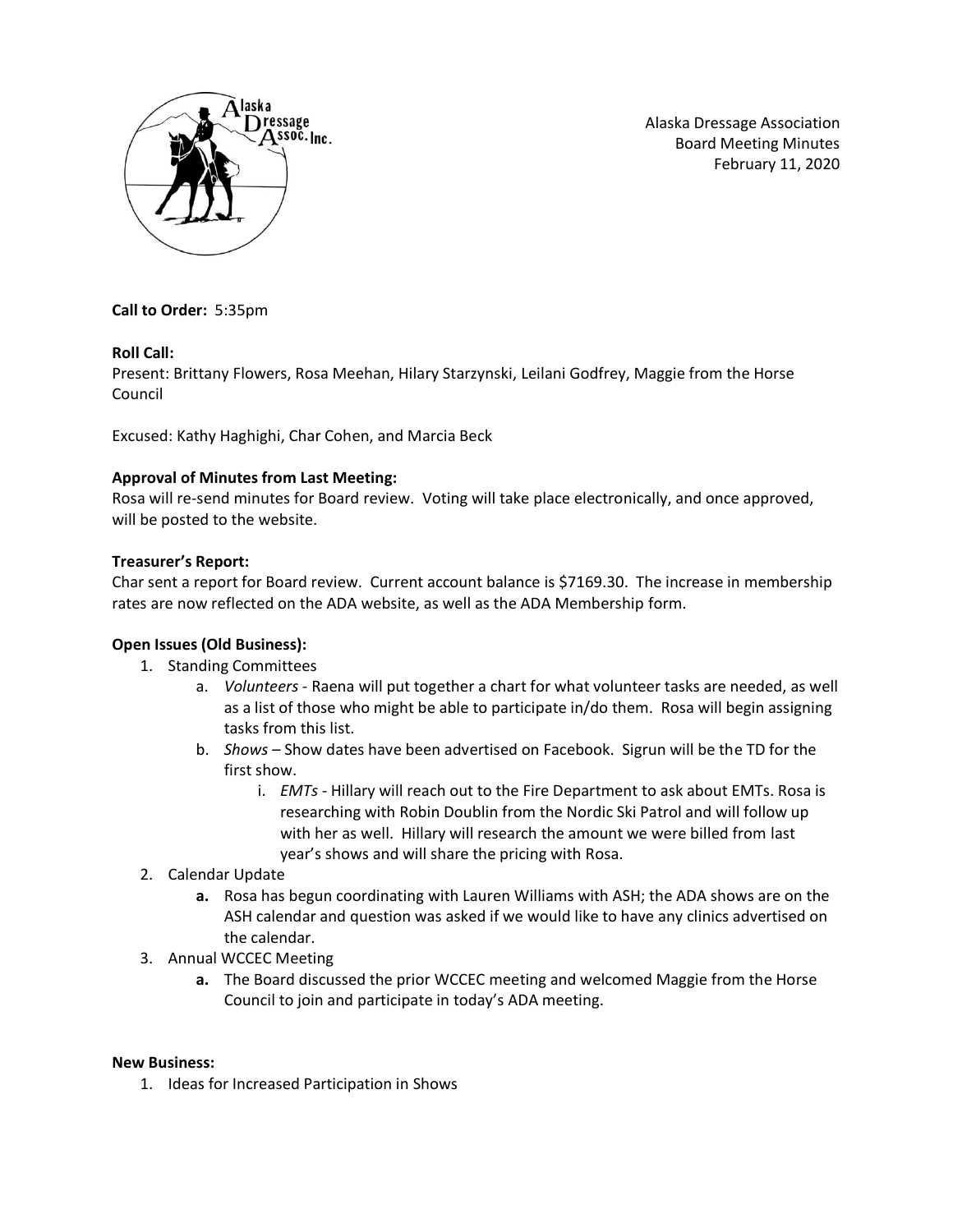- a. An idea was presented to research options that would allow riders with disabilities to participate in the ADA shows. Rosa will contact the EATA program director to see if there are any limitations or expressed interest in participating in the shows. Any accommodations will need to be identified and any requirements added to the omnibus and ADA website. Rosa will also work with Sigrun and forward to August the information for website and omnibus updates.
- 2. 2020 Schedule
	- a. *WCCEC Activities –* An overview of the last Horse Council meeting was discussed. A suggestion was offered that the ADA share with its members a reminder about the Horse Council Membership and where to find Council information.
	- b. *Show Updates –* The Board reviewed last year's show events.
		- i. *Veterinarians –* August will call Dr. Julie Grohs and Rosa will contact Dr. Wellington to ask if they would be interested in service as the emergency contact for the shows this year. Kyra and Sabrina have assisted in the past as well. Rosa has the daily fee schedule from the prior shows.
		- ii. *Lodging –* Lodging is needed for this year's judges and TDs
		- iii. *Farrier* Rosa will reach out to Joshua Morris to ask if he would be available for this summer's shows.
		- iv. *Show Committee*  Need to identify if ribbons and orders need to be ordered
		- v. *Safe Sport*  Advertise on website and in the omnibus. Deanna to send out a friendly reminder to all ADA members regarding the Safe Sport requirement. Hillary will advertise on Facebook.
		- vi. *Show Secretaries –* Needed for each event. Char has expressed interest. Riders in the shows cannot be eligible for the show secretary role. August will contact one of the past show secretaries to see if they may be available to assist.
		- vii. *Food at Shows –* Needs to be identified. Kathy has helped with food in the past; Rosa will ask if she can help again this year. Hillary will also talk to Uncle Joes. An idea was offered for a soup and salad option.
	- c. *Evening "Play Days" –* This topic was discussed at the last ADA meeting. The idea was presented that perhaps once a month, this event could be offered at WCCEC. Brittany will talk with Zoey regarding possible cost for reserving the arena.
- 3. Season 2020 Planning
	- a. *Judges/TDs –* The judges and TDs have been identified. A Manager is needed for the August ADA show. Rosa will reach out to contacts to see if volunteers would be available to serve as the Manager.
	- *b. Coordination of Non-Show Activities –*
		- *i. 4-H Conference –* Marcia and Kyra will be at the event. Shelby Blades will be presenting at 10:45am. Maggie will speak with Shelby regarding a notation for the ADA and WCCEC/Horse Council membership forms. Maggie will have printed membership forms available. Rosa will forward the date of the event to Maggie.
		- *ii. Additional Ideas –*
			- *1.* Scavenger Hunt
			- *2.* Outreach table at the Mat-Su Regional Hospital baby fair. Marcia will research the cost of a table.
			- 3. Equifest & Quadrille
			- 4. Spring Luncheon